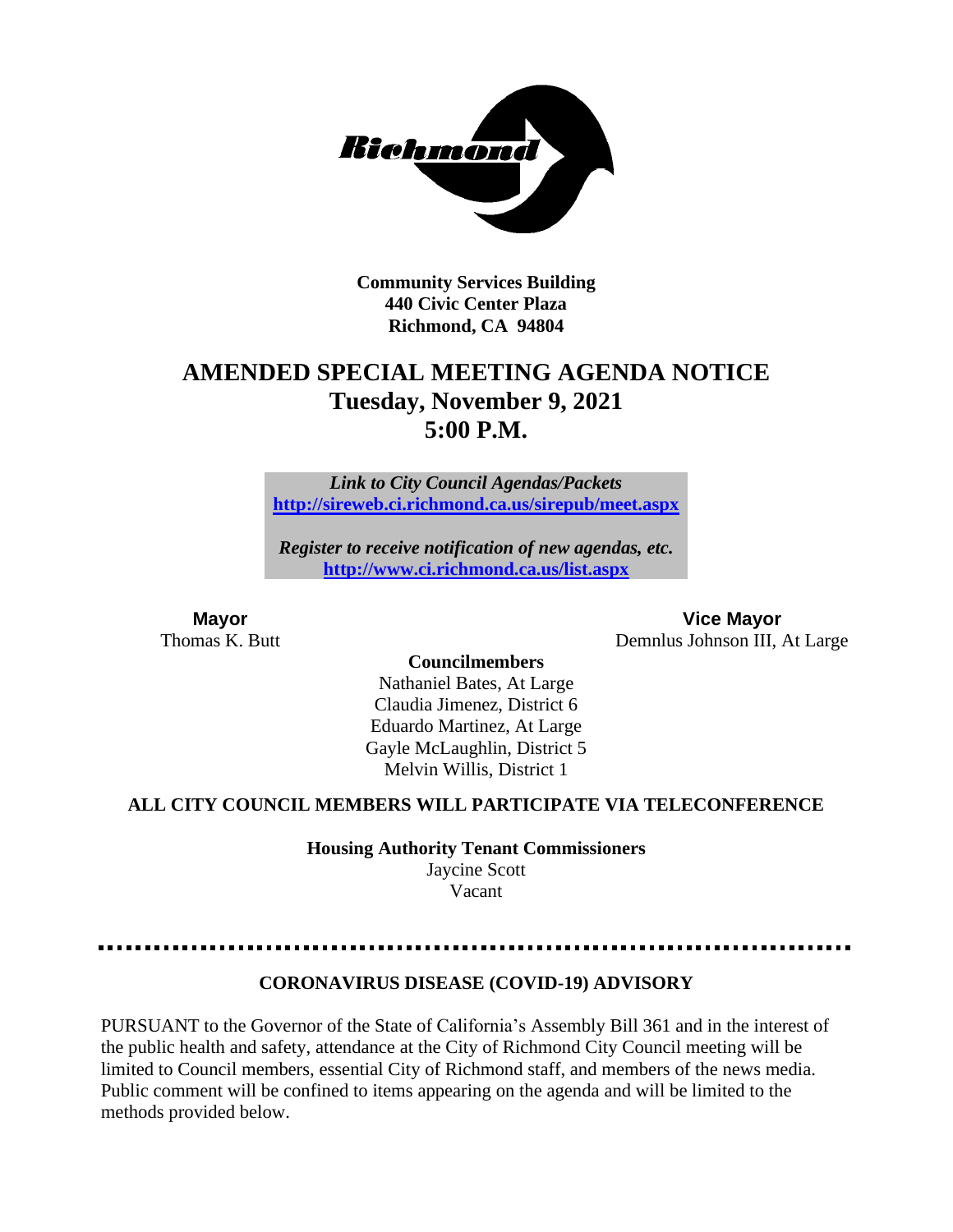#### **How to watch the meeting from home:**

- 1. KCRT Comcast Channel 28 or AT&T Uverse Channel 99
- 2. Livestream online at<http://www.ci.richmond.ca.us/3178/KCRT-Live>

### **Public comment may be submitted by mail, email and/or Zoom video conference in the manner that follows; provided that no member of the public may submit more than one verbal comment per agenda item.**

- **1.** Via mail received by 1:00 p.m. the day of the meeting, sent to 450 Civic Center Plaza, 3rd Floor, Office of the Clerk, Richmond, CA 94804.
- **2.** Via email to [cityclerkdept@ci.richmond.ca.us](mailto:cityclerkdept@ci.richmond.ca.us) by 1:00 p.m. the day of the meeting.

Emails *MUST* contain in the subject line 1) public comments – Open Session prior to Closed Session; 2) public comments – agenda item  $\#$  [include the agenda item number]. All such email will be posted on-line and emailed to the City Council before the meeting is called to order. **No individual email will be read into the record. Due to the high volume of emails received, emails that do not contain the correct identifying information in the subject line may be overlooked and may not become part of the record. Email received after 1:00 p.m. will be posted on-line following the meeting as part of the supplemental materials attached to the meeting minutes.**

**3.** Via Zoom by video conference or by phone using the following link/call-in numbers – for Open Session and City Council:

**Please click the link below to join the webinar: <https://zoom.us/j/99312205643?pwd=MDdqNnRmS2k4ZkRTOWhlUldQOUF1Zz09> Passcode: ccmeeting**

**Or iPhone one-tap:**

**US: +16699006833,,99312205643# or +13462487799,,99312205643#**

**Or Telephone:**

**Dial (for higher quality, dial a number based on your current location):**

**US: +1 669 900 6833 or +1 346 248 7799 or +1 253 215 8782 or +1 312 626 6799 or +1 929 205 6099 or +1 301 715 8592**

### **Webinar ID: 993 1220 5643**

International numbers available: <https://zoom.us/u/aehrwCgISx>

a. To comment by video conference, click on the Participants button at the bottom of your screen and select the "Raise Your Hand" button to request to speak when Public Comment is being asked for. Speakers will be called upon in the order they select the "Raise Your Hand" feature. When called upon, press the unmute button. After the allotted time, you will then be re-muted.  $**$ 

b. To comment by phone, you will be prompted to "Raise Your Hand" by pressing "**\*9**" to request to speak when Public Comment is asked for. When called upon, you will be asked to unmuted by pressing \*6. After the allotted time, you will then be re-muted. Instructions of how to raise your hand by phone are available at:

[https://support.zoom.us/hc/en-us/articles/201362663 -Joining-a-meeting-by-phone.](https://support.zoom.us/hc/en-us/articles/201362663) \*\*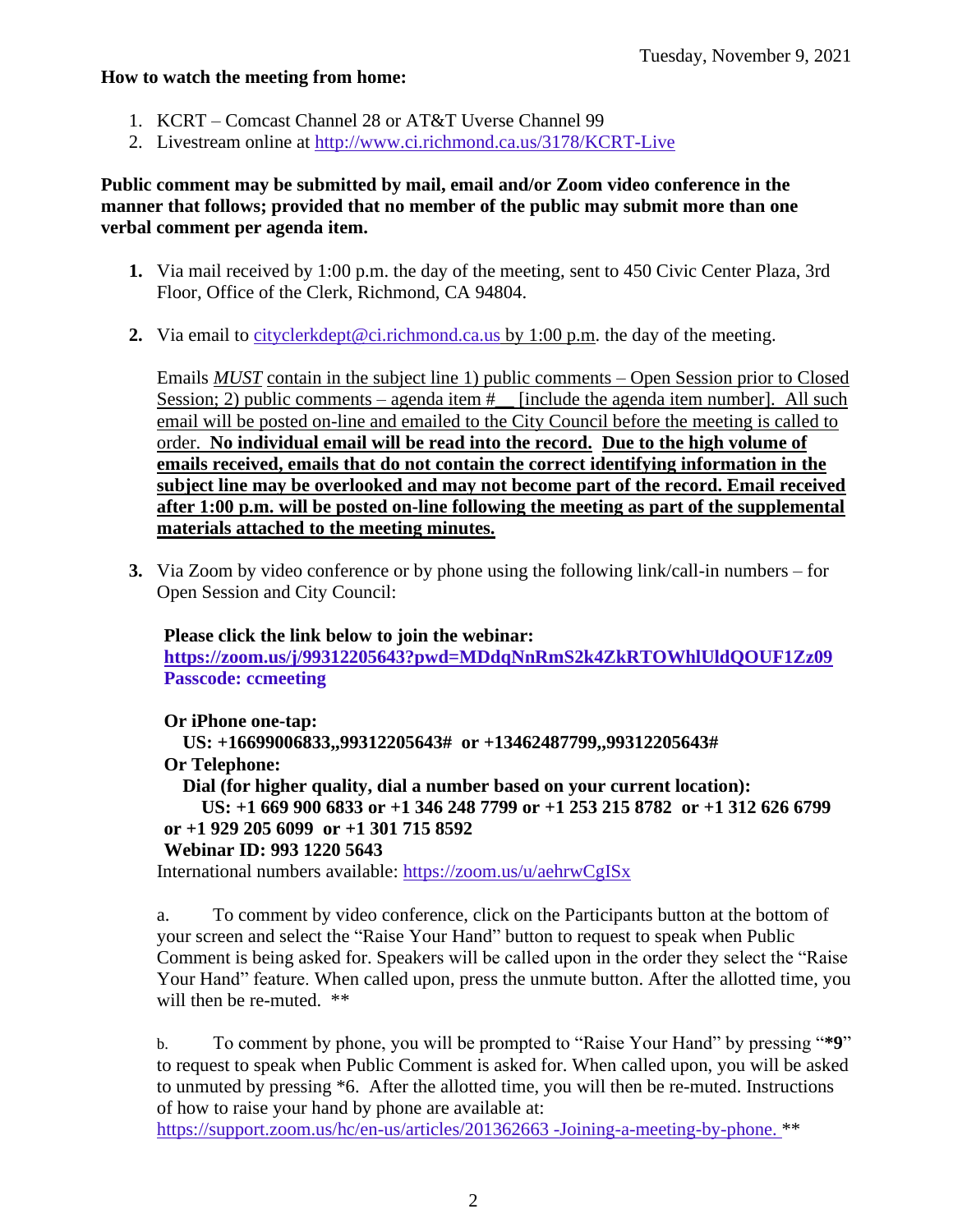\*\***The mayor will announce the agenda item number and open public comment when appropriate. Individuals who would like to address the Council should raise their hand. The mayor will close public comment when public comment is concluded**.

### *The City cannot guarantee that its network and/or the site will be uninterrupted. To ensure that the City Council receives your comments, you are strongly encouraged to submit your comments in writing in advance of the meeting.*

**Record of all public comments:** Properly labeled public comments will be considered a public record, put into the official meeting record, available after the meeting as supplemental materials, and will be posted as an attachment to the meeting minutes when the minutes are posted: [http://www.ci.richmond.ca.us/Archive.aspx?AMID=31.](http://www.ci.richmond.ca.us/Archive.aspx?AMID=31)

**Accessibility for Individuals with Disabilities:** Upon request, the City will provide for written agenda materials in appropriate alternative formats, or disability-related modification or accommodation, including auxiliary aids or services and sign language interpreters, to enable individuals with disabilities to participate in and provide comments at/related to public meetings. Please submit a request, including your name, phone number and/or email address, and a description of the modification, accommodation, auxiliary aid, service or alternative format requested at least two days before the meeting. Requests should be emailed to [cityclerkdept@ci.richmond.ca.us](mailto:cityclerkdept@ci.richmond.ca.us) or submitted by phone at 510-620-6513, ext. 9, or 510-620-6509. Requests made by mail to City Clerk's Office, City Council meeting, 450 Civic Center Plaza, Richmond, CA 94804 must be received at least two days before the meeting. Requests will be granted whenever possible and resolved in favor of accessibility.

**Effect of Advisory on In-person public participation:** During the pendency of Assembly Bill 361, the language in this Advisory portion of the agenda supersedes any language contemplating inperson public comment.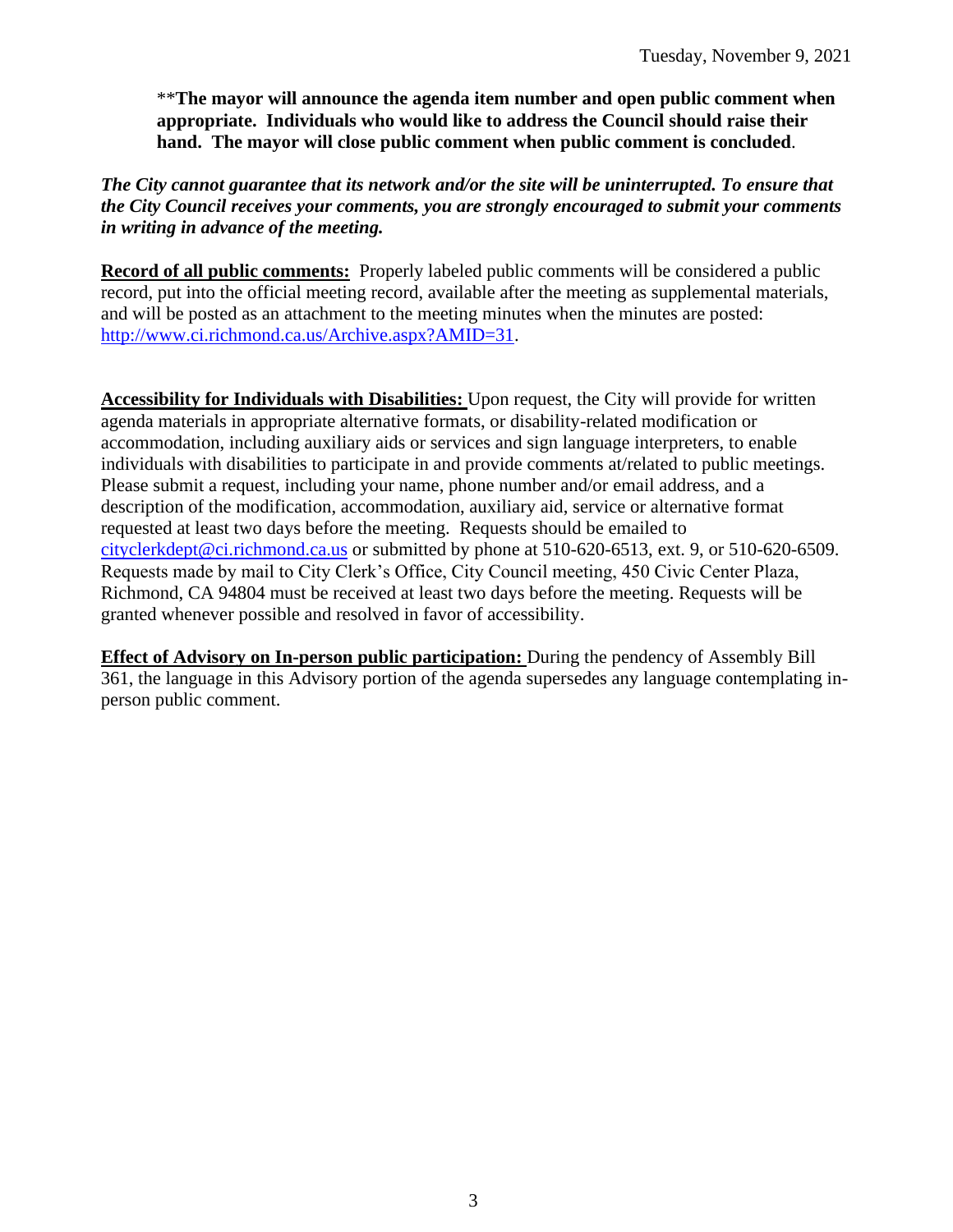**CITY HARASSMENT POLICY:** The City invites public comment and critique about its operations, including comment about the performance of its public officials and employees, at the public meetings of the City Council and boards and commissions. However, discriminatory or harassing comments about or in the presence of City employees, even comments by third parties, may create a hostile work environment, if severe or pervasive. The City prohibits harassment against an applicant, employee, or contractor on the basis of race, religious creed, color, national origin, ancestry, physical disability, medical condition, mental disability, marital status, sex (including pregnancy, childbirth, and related medical conditions), sexual orientation, gender identity, age or veteran status, or any other characteristic protected by federal, state or local law. In order to acknowledge the public's right to comment on City operations at public meetings, which could include comments that violate the City's harassment policy if such comments do not cause an actual disruption under the Council Rules and Procedures, while taking reasonable steps to protect City employees from discrimination and harassment, City Boards and Commissions shall adhere to the following procedures. If any person makes a harassing remark at a public meeting that violates the above City policy prohibiting harassment, the presiding officer of the meeting may, at the conclusion of the speaker's remarks and allotted time: (a) remind the public that the City's Policy Regarding Harassment of its Employees is contained in the written posted agenda; and (b) state that comments in violation of City policy are not condoned by the City and will play no role in City decisions. If any person makes a harassing remark at a public meeting that violates the above City policy, any City employee in the room who is offended by remarks violating the City's policy is excused from attendance at the meeting. No City employee is compelled to remain in attendance where it appears likely that speakers will make further harassing comments. If an employee leaves a City meeting for this reason, the presiding officer may send a designee to notify any offended employee who has left the meeting when those comments are likely concluded so that the employee may return to the meeting. The presiding officer may remind an employee or any council or board or commission member that he or she may leave the meeting if a remark violating the City's harassment policy is made. These procedures supplement the Council Rules and Procedures relating to disruption of orderly conduct at Council meetings.

Any law enforcement officer on duty or whose service is commanded by the presiding officer shall be Sergeant-at-Arms of the Council meetings. He/she, or they, shall carry out all orders and instructions given by the presiding officer for the purpose of maintaining order and decorum at the Council meetings (City Council Rules of Procedure and Order Section III F, RMC Section 2.12.030).

**\*\*\*\*\*\*\*\*\*\*\*\*\*\*\*\*\*\*\*\*\*\*\*\*\*\*\*\*\*\*\*\*\*\*\*\*\*\*\*\*\*\*\*\*\*\*\*\*\*\*\*\*\*\*\*\*\*\***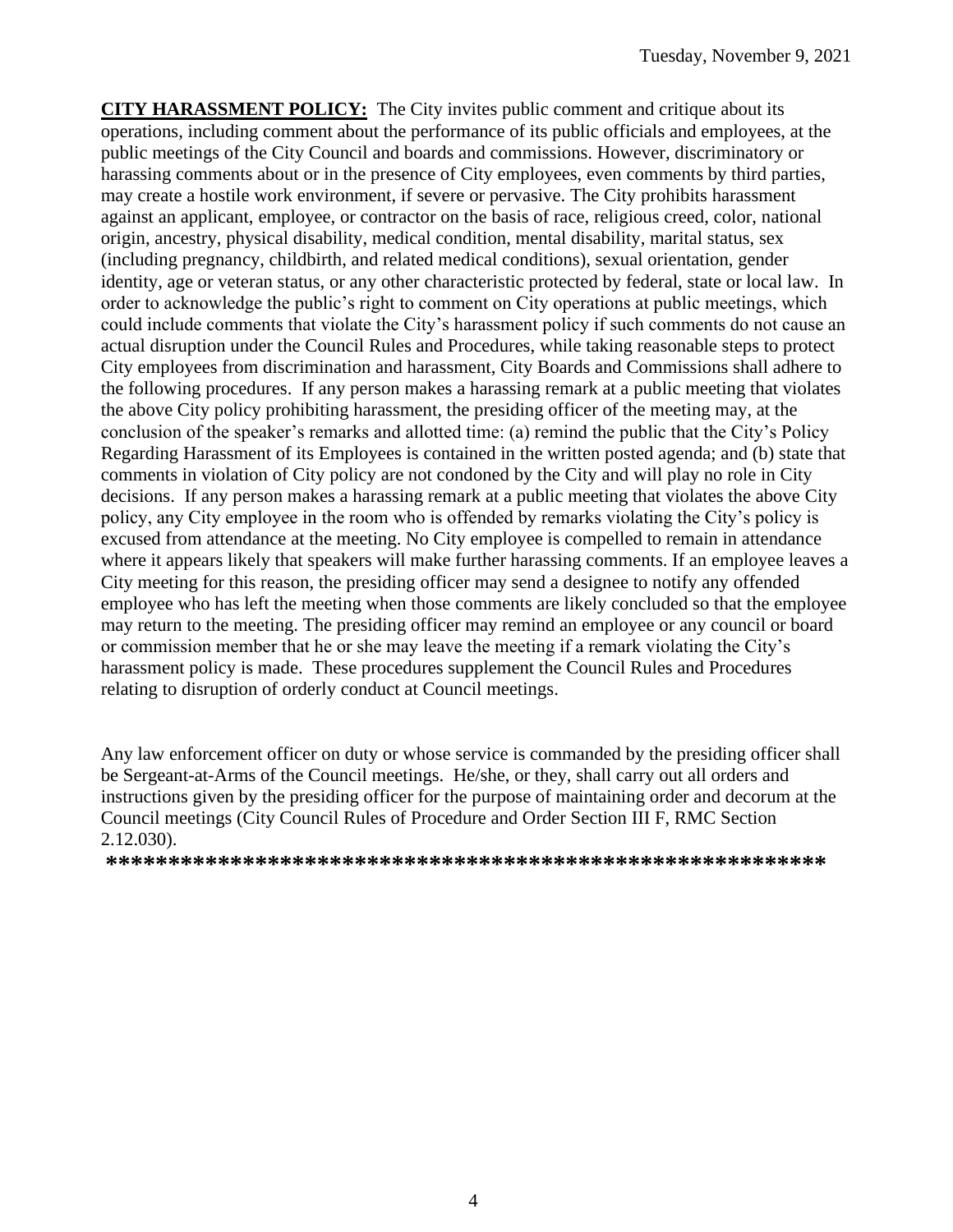# **SPECIAL OPEN SESSION TO HEAR PUBLIC COMMENT BEFORE CLOSED SESSION**

5:00 p.m.

#### **A. ROLL CALL**

## **CLOSED SESSION**

#### **A. CITY COUNCIL**

CONFERENCE WITH LEGAL COUNSEL - ANTICIPATED LITIGATION (initiation of litigation pursuant to paragraph (4) of Subdivision (d) of Government Code Section 54956.9):

Number of potential cases: two

CONFERENCE WITH LEGAL COUNSEL - EXISTING LITIGATION (paragraph (1) of Subdivision [d] of Government Code Section 54956.9):

SPRAWLDEF et al. v. City of Richmond

East Bay Regional Park District v. City of Richmond, Villa Mira Vista Homeowners Association, City of El Cerrito, et al.

The Guidiville Rancheria of California, et al. v. The United States of America, et. al. North Coast Rivers Alliance et al./Point Molate Alliance et al. v. City of Richmond

North Coast Rivers Alliance et al./Point Molate Alliance et al. v. City of Richmond

CONFERENCE WITH LEGAL COUNSEL - ANTICIPATED LITIGATION (Significant exposure to litigation pursuant to paragraph (2) of Subdivision (d) and Subdivision (e) (3) of Government Code Section 54956.9):

In light of the California Court of Appeals' decision in Fowler v. City of Lafayette, the City Attorney's Office is attaching to this agenda two letters regarding the amended judgment and various agreements related to Point Molate. These letters provide the existing facts and circumstances for going into closed session on these items pursuant to California Government Code Section 54956.9(d)(2) and (e)(3).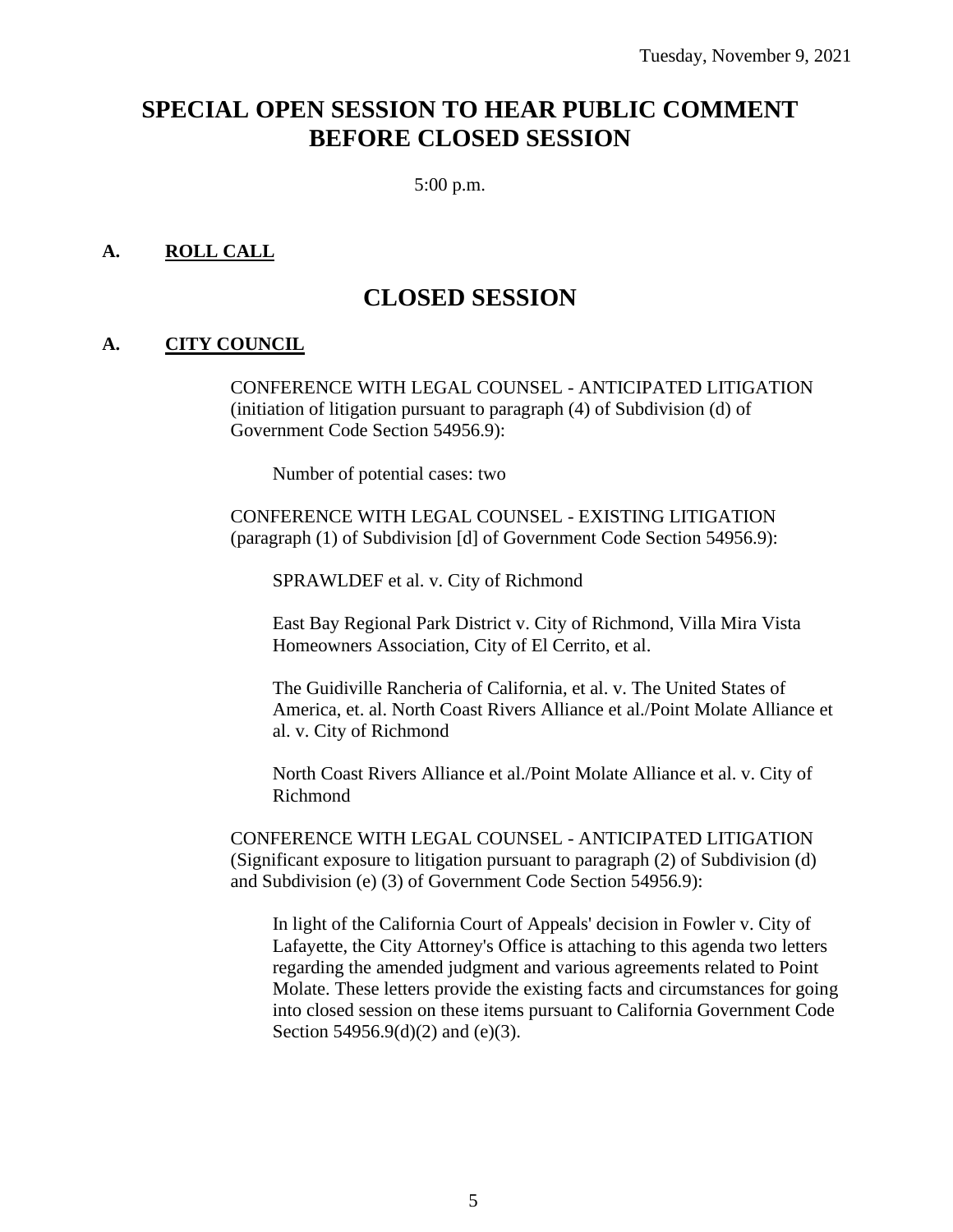PUBLIC EMPLOYEE PERFORMANCE EVALUATION (Government Code Section 54957):

Title: City Manager

PUBLIC EMPLOYEE RELEASE (Government Code 54957)

PUBLIC EMPLOYEE APPOINTMENT (Government Code Section 54957.6):

Title: Acting and Interim City Manager

CONFERENCE WITH REAL PROPERTY NEGOTIATOR (Government Code Section 54956.8):

Property: 1324 Canal Boulevard (General Warehouse, Port of Richmond) Agency negotiator: Laura Snideman and Alan Wolken Negotiating parties: Richmond Grown Under negotiation: Price and terms of payment

CONFERENCE WITH LABOR NEGOTIATORS (Government Code Section 54957.6):

Agency Representative: Jack Hughes Employee organizations:

- 1. SEIU Local 1021 Full Time and Part Time Units
- 2. IFPTE Local 21 Mid-Level Management and Executive Management Units
- 3. Richmond Police Officers Association (RPOA)
- 4. Richmond Police Management Association (RPMA)
- 5. IAFF Local 188
- 6. Richmond Fire Management Association (RFMA)

Unrepresented employee: Acting City Manager Agency Representative: Acting Deputy City Manager Administrative Services

PUBLIC EMPLOYEE APPOINTMENT (Government Code Section 54957.6):

Title: Interim City Attorney and City Attorney

#### **B. PUBLIC COMMENT BEFORE CLOSED SESSION**

#### **C. ADJOURN TO CLOSED SESSION**